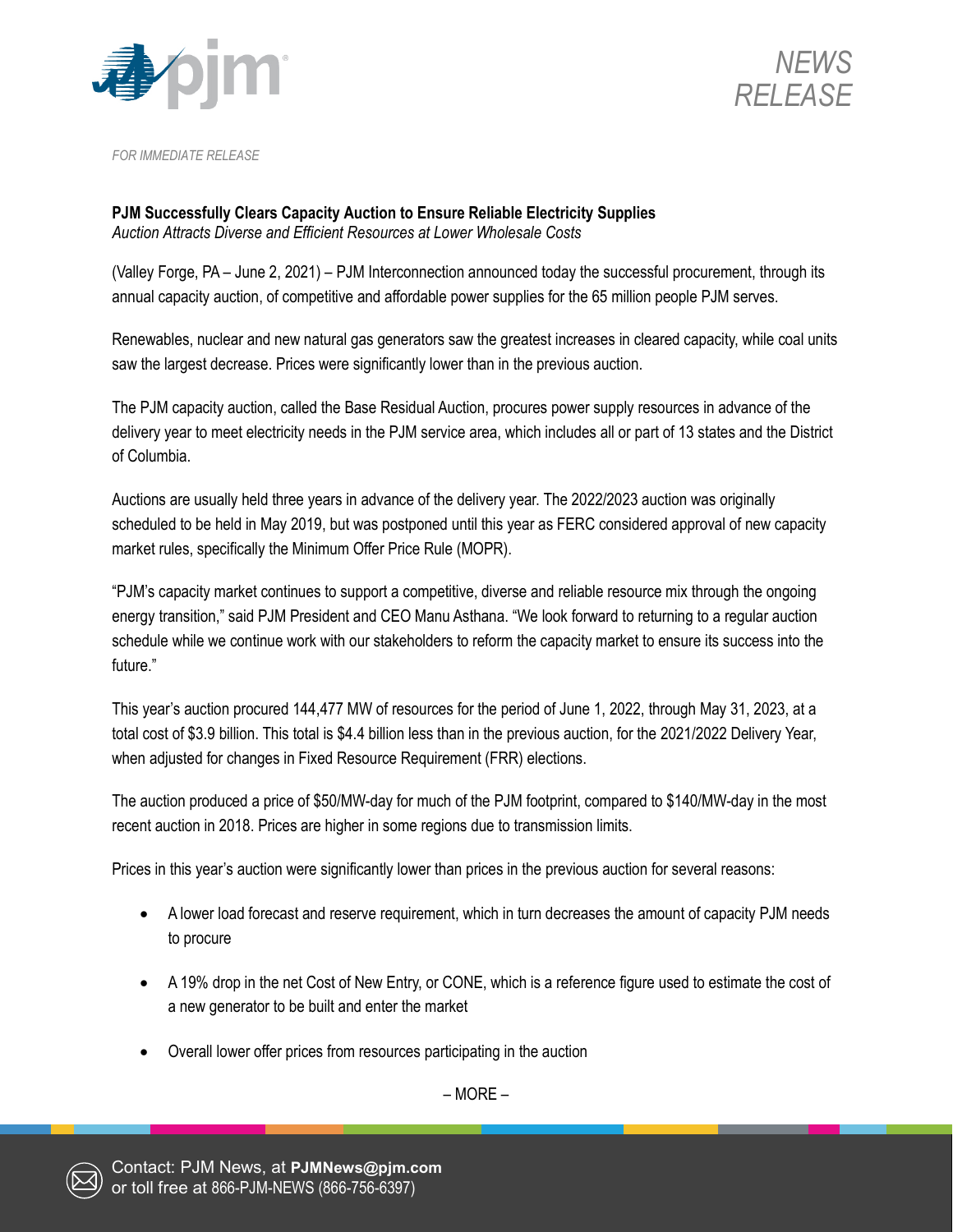# **PJM Successfully Clears Capacity Auction / Page 2 of 3**

# *Renewable Resources Continue to Grow*

The auction continues to attract more renewable resources into the capacity market, committing to meet PJM's strict performance standards. Solar and wind resources significantly increased their capacity contribution.

A total of 1,728 MW of wind cleared in the auction, representing an increase of 312 MW over the previous capacity auction. Solar increased by 942 MW over the previous capacity auction, with 1,512 MW clearing. These capacity values represent a total capability of these resources to provide as much as 11,761 MW (nameplate) into the PJM system.

Newer, more efficient combined-cycle natural gas plants also saw a significant increase, adding more than 3,414 MW of capacity. Energy Efficiency programs were up by 1,979 MW, or 70%, while demand response, at 8,812 MW, was down 2,314 MW, or 21%, from the previous auction.

Nuclear generators cleared an additional 4,460 MW when compared to the last auction, adjusting for FRR elections.

Coal generators, meanwhile, cleared 8,175 fewer megawatts than in the previous auction, when adjusted for coal units committed to FRR plans.

The total procured capacity in the auction represents a 19.9% reserve margin, compared to a 14.5% required reserve for the 2022/2023 Delivery Year. This accounts for load and resource commitments under FRR.

In five areas, ComEd, Duke Energy Ohio & Kentucky, the Mid-Atlantic Area Council (MAAC) region, Eastern MAAC region, and Baltimore Gas & Electric (BGE), capacity prices are higher than the overall PJM price. For ComEd, the price is \$68.96/MW-day; for Duke Energy Ohio & Kentucky, the price is \$71.69/MW-day; for MAAC, the price is \$95.79/MW-day; for Eastern MAAC, the price is \$97.86/MW-day; and for BGE, the price is \$126.50/MW-day.

(The MAAC region consists of Atlantic City Electric, BGE, Delmarva Power, Jersey Central Power & Light, Met-Ed, PECO, Penelec, Pepco, PPL, PSE&G, PPL and Rockland Electric. BGE and the Eastern MAAC region have a different price than the rest of the MAAC region. The Eastern MAAC region is made up of Atlantic City Electric, Delmarva Power, Jersey Central Power & Light, PECO, PSE&G and Rockland Electric.)

PJM has compressed its auction calendar to gradually return to a three-year-forward basis. The next annual Base Residual Auction, for the 2023/2024 Delivery Year, will be held in December.

A detailed report of the results is available on PJM's [capacity market](https://pjm.com/markets-and-operations/rpm.aspx) web page.

– MORE –